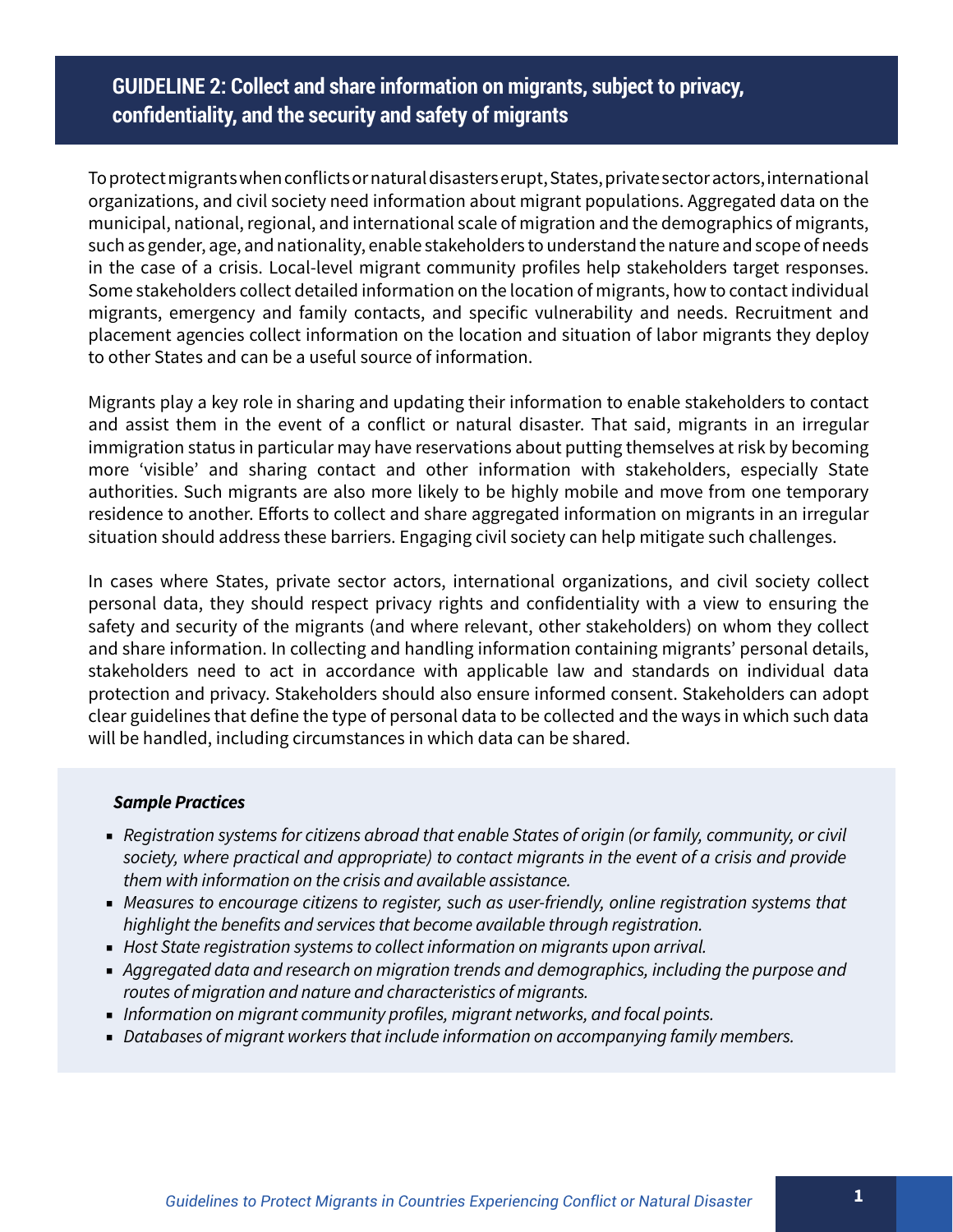# **PRACTICES TO IMPLEMENT GUIDELINE 2:**

# **Collect and share information on migrants, subject to privacy, confidentiality, and the security and safety of migrants**

## **Multiple Stakeholders**

#### *Aggregated data and research on migration trends and demographics*

Aggregated information on migration trends and migrant demographics can inform preparedness and responses. Data and research could include:

- Purpose of migration;
- Routes of migration;
- Nature and characteristics of citizens leaving States of origin;
- Nature and characteristics of migrants in host States;
- Ouantitative and qualitative data and analysis;
- Presence and operation of trafficking and smuggling networks.

## *Information on migrant community profiles and migrant and diaspora networks and focal points* Detailed information on the profiles of migrant communities, networks, and focal points can inform preparedness, including contingency planning, and facilitate outreach, communication, and targeted responses. Information to gather could include:

- Geographic distribution of migrants in host States;
- Nationality, ethnicity, and linguistic compositions of migrants in specific localities;
- Potential conditions of vulnerability, including gender, age, disability, immigration status, language capabilities, and working conditions;
- Geographic distribution, skills, and characteristics of diaspora;
- Formal and informal migrant and diaspora networks;
- Information on migrant and diaspora community leaders.

## *Applicable standards on data protection and privacy*

Collection and use of data requires special attention to data protection and privacy, including measures regarding personal consent from those providing the data, as appropriate. Guidance on data collection and use should address issues, such as lawful collection of information, specified and legitimate purposes, consent, confidentiality, transfer to third parties, data security, retention, oversight, compliance, remedies for misuse of data, and storage of data in secure physical facilities, including if collected electronically, in encrypted files on secure servers.

#### *Arrangements to share aggregated data on migrant populations*

Sharing aggregated data can be a useful way to ensure that all stakeholders have accurate, up-to-date information on migrants, their general location, and their needs. Arrangements to share such data could include provisions on: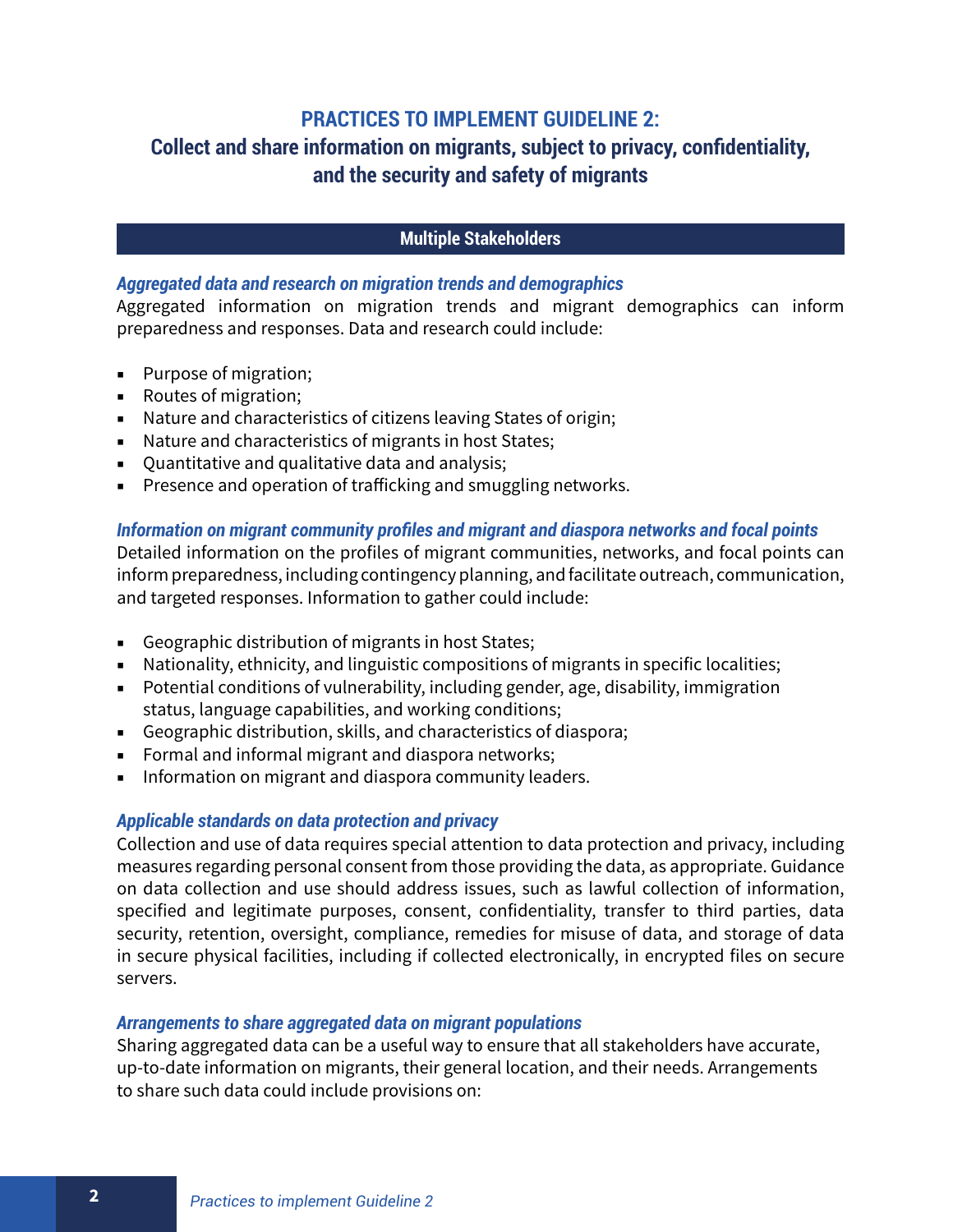- The circumstances under which information will be shared;
- The format of the aggregated data to be shared (e.g., tables, maps, graphs, and narratives);
- How regularly data will be updated;
- Circumstances in which special data runs will be aggregated on demand;
- Exceptions to the sharing of aggregated data (e.g., when the numbers in a particular location are too small to allow for anonymity);
- Accepted purposes for which the aggregated data will be used.

## *Publicly available aggregated data*

States, international organizations, and civil society collect data on migration trends, migrant demographics, and migrant communities. Making aggregated data available to all can ensure common understandings among stakeholders of the size and nature of migrant communities.

## **Host States**

## *Border management systems and registration systems upon arrival*

Information on migrants arriving in the State, collected through electronic or paper border management systems, may become useful for protecting migrants in the event that a conflict or natural disaster occurs. Information collected could include:

- Biographic information, such as name, date of birth, nationality, gender, and where necessary, biometric data on the migrant and accompanying family members;
- Contact details:
- Place of residence:
- Emergency contacts;
- Nature of travel:
- Duration of stay, including dates of entry and other travel details;
- Passport and visa information, including nationality and expiration dates;
- Name of employer and place(s) of employment.

## **States of Origin**

#### *Registration systems for citizens abroad*

States of origin can use registration systems to communicate with citizens abroad and provide them with information. Systems can allow for single-entry registrations or be interactive systems that allow citizens to create personal profiles that can be updated when circumstances change. Ways to implement registration systems include:

- Through paper, in-person, or electronic systems;
- Registration prior to departure or after arrival in a host State;
- Through voluntary recommendations or mandatory obligations;
- Through overseas consular posts.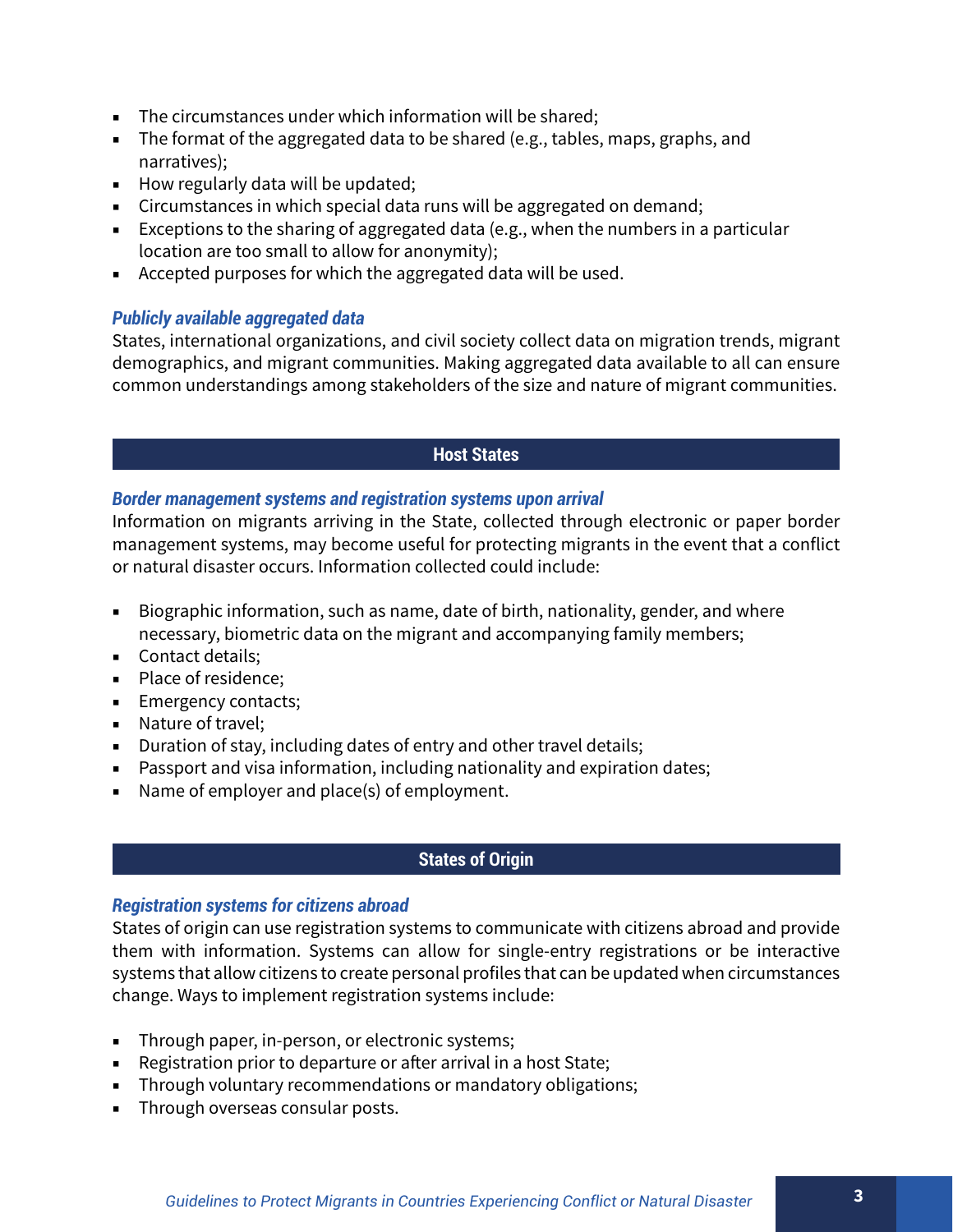Information that could be collected include:

- Biographic information, such as name, date of birth, nationality, gender, and where necessary biometric data on the citizen and accompanying family members;
- Contact details:
- Travel details, including country, place of residence, and duration of stay;
- Emergency contacts;
- Passport and visa information, including expiration dates.

## *Measures to encourage citizens to register*

Registration systems work when citizens traveling abroad register and keep their information updated. States can raise awareness of available registration systems and increase registration rates by:

- Designing user-friendly, simple to update, online registration systems rather than paper forms and in-person procedures;
- Limiting the extent to which personal information, including on immigration status, needs to be submitted;
- Providing information on the purposes for and importance of registration;
- Providing clear instructions (with accessible links to registration systems) on how and when to register;
- Providing clear guidance on how data and information will be protected and handled;
- Offering registered citizens benefits, including updates on risks and conditions in host States;
- Disseminating information about registration systems through websites, social media, emails, traditional media, posters in airports, and travel centers;
- Providing information about systems during pre-departure training or post-arrival orientation.

## *Mapping citizens abroad*

A comprehensive and up-to-date understanding of the number and characteristics of citizens abroad can enable States to plan and respond more effectively when a crisis hits. Mapping exercises can include:

- Collecting first-hand data from relevant agencies in host States, such as the interior ministry, immigration department, labor ministry, and census and statistics department;
- Mapping organizations, groups, and associations established by citizens abroad;
- Meeting with community leaders and groups who maintain data on citizens abroad;
- Coordinating with representatives of employers, recruiters, and placement agencies;
- Visiting worksites in host States;
- Undertaking mapping and profiling at the local level in host States.

The types of information that can be collected on citizens abroad through mapping includes: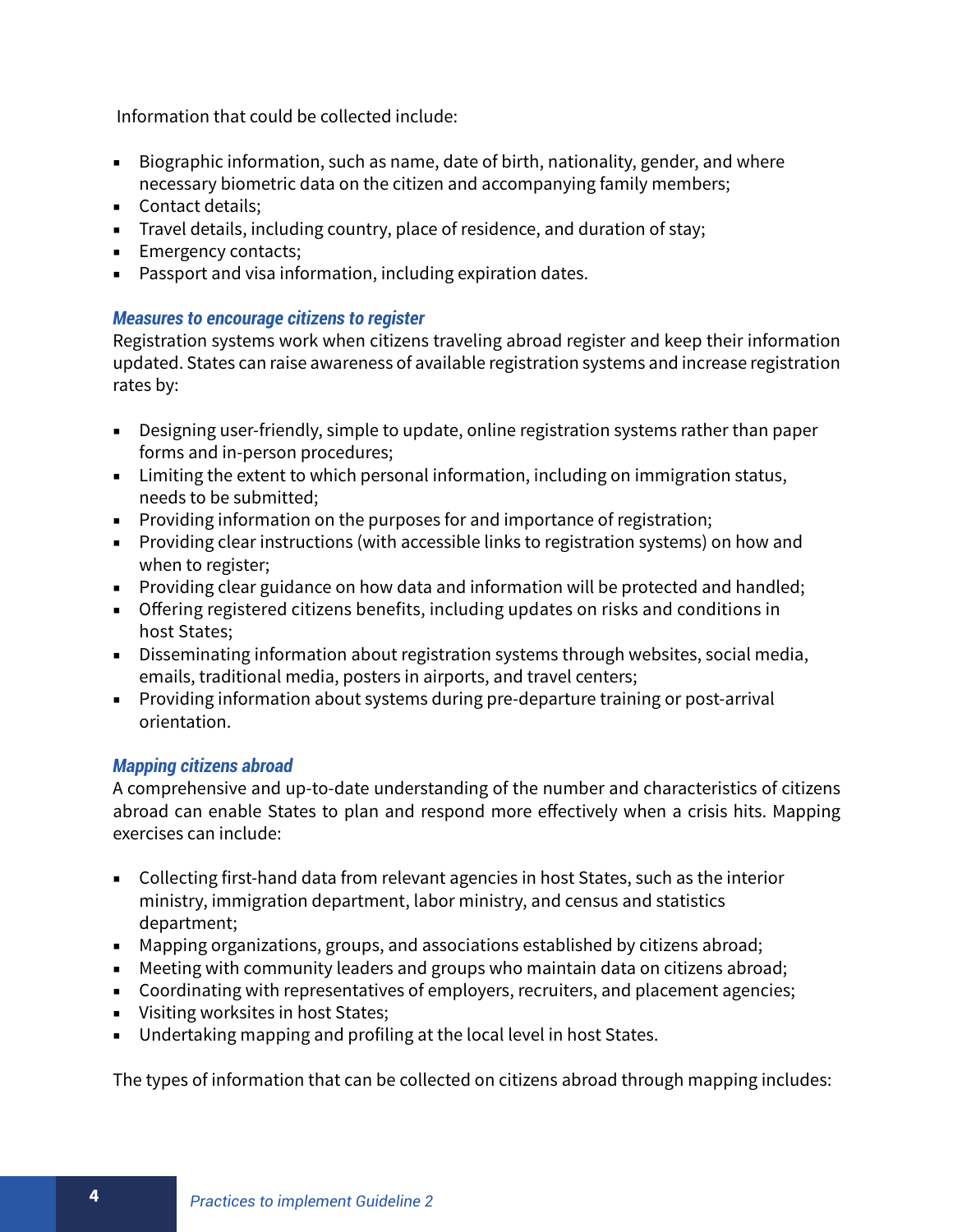- Full name;
- Passport, travel document, if available, or any document for purposes of identification;
- Contact details;
- Address in the host State:
- Employer details and contact;
- Address and contact details in the State of origin;
- Details of emergency contacts, including in the State of origin and in the host State;
- Social media or other platforms (whether websites, SMS, social media, applications) commonly used to access information.

## **Private Sector Actors**

## *Data and databases on migrant workers*

Employers, recruiters, and placement agencies in States of origin often collect data and keep databases on employees, including on employees deployed to other States. Employers in host States also collect data and keep databases on employees, including migrant workers. Much of this information is collected in the ordinary course of business activities, such as hiring, payroll services, and workplace insurance schemes. In the context of these data-collection activities, employers, recruiters, and placement agencies can gather information and documents helpful for protecting migrants. This could include:

- Biographic information, such as name, date of birth, nationality, and gender of accompanying family members;
- Identity and travel documents and visa information, including State of origin, host State, nationality, and expiration dates;
- Place of residence in host State;
- Contact information, including telephone numbers and email addresses of the employee and accompanying family members, and emergency contacts in the State of origin and host State;
- Electronic backup of documents, particularly identity documents.

# **International Organizations**

## *Migration and mobility mapping*

In line with their specific mandates and expertise, international organizations can support States and other stakeholders to collect and analyze data on migrants. Tools and methodologies to map migration and mobility include:

- Research on migration trends;
- Migrant registration systems;
- Migrant community profiles;
- Surveys on migrants' intended movements;
- Migration monitoring mechanisms;